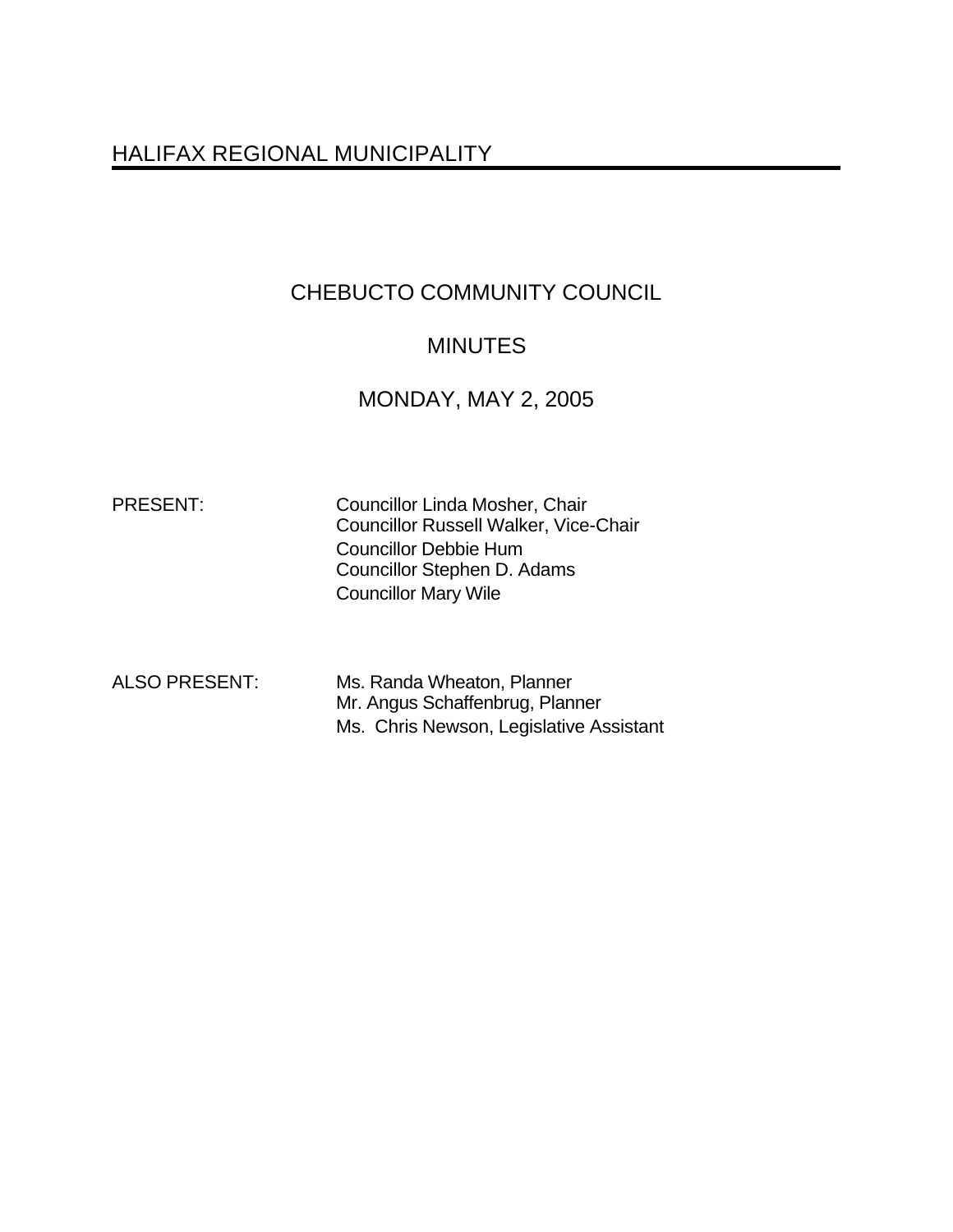## **TABLE OF CONTENTS**

| 1.  |                                                             |                                                                                                                                                                                                                                                                                                                                                                                                                                                    |  |  |
|-----|-------------------------------------------------------------|----------------------------------------------------------------------------------------------------------------------------------------------------------------------------------------------------------------------------------------------------------------------------------------------------------------------------------------------------------------------------------------------------------------------------------------------------|--|--|
| 2.  |                                                             |                                                                                                                                                                                                                                                                                                                                                                                                                                                    |  |  |
| 3.  | APPROVAL OF THE ORDER OF BUSINESS AND APPROVAL OF ADDITIONS |                                                                                                                                                                                                                                                                                                                                                                                                                                                    |  |  |
| 4.  |                                                             |                                                                                                                                                                                                                                                                                                                                                                                                                                                    |  |  |
|     | 4.1                                                         |                                                                                                                                                                                                                                                                                                                                                                                                                                                    |  |  |
|     |                                                             | 4.1.1<br>As-of-Right Development Along Bedford Highway  4<br>4.1.2<br>Proposed Sign - Shoppers Drug Mart, Herring Cove Road  6<br>4.1.3<br>Hurricane Juan Clean-Up in Districts 10, 15, 16, 17 and 18 6<br>4.1.4<br>4.1.5<br>Preservation of the Blue Mountain/Birch Cove Lakes area 6<br>4.1.6<br>4.1.7<br>Designation of Property to Parkland/Conservation - Keyworth Lane area<br>4.1.8<br>4.1.9 Update on Melvin Road (Purcell's Cove area)  6 |  |  |
| 5.  |                                                             |                                                                                                                                                                                                                                                                                                                                                                                                                                                    |  |  |
| 6.  |                                                             |                                                                                                                                                                                                                                                                                                                                                                                                                                                    |  |  |
| 7.  |                                                             |                                                                                                                                                                                                                                                                                                                                                                                                                                                    |  |  |
| 8.  |                                                             |                                                                                                                                                                                                                                                                                                                                                                                                                                                    |  |  |
| 9.  |                                                             |                                                                                                                                                                                                                                                                                                                                                                                                                                                    |  |  |
| 10. |                                                             |                                                                                                                                                                                                                                                                                                                                                                                                                                                    |  |  |
|     | 10.1                                                        | 10.1.1 Case 00775: Application for Stage II Development Agreement, Lot A-                                                                                                                                                                                                                                                                                                                                                                          |  |  |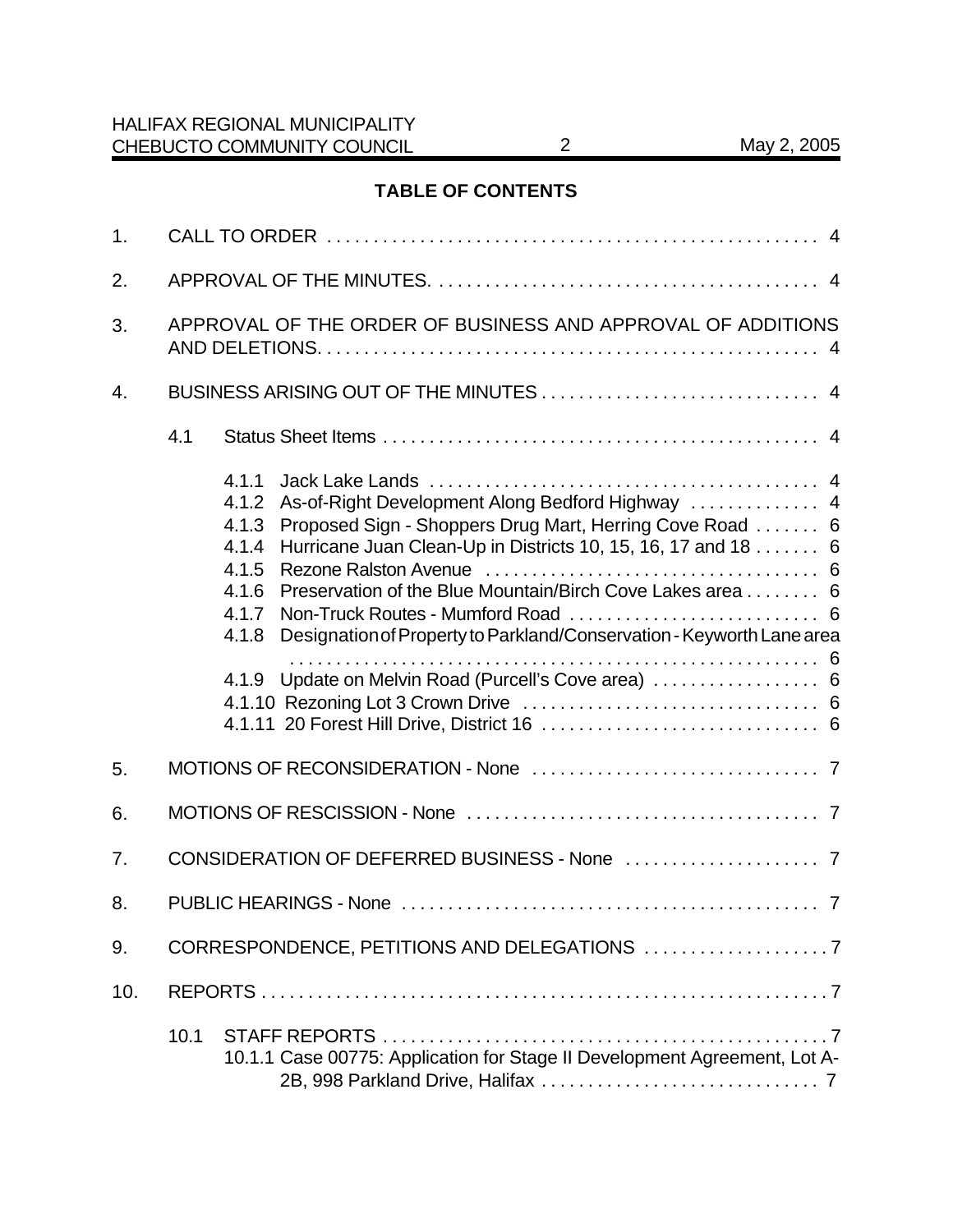| <b>HALIFAX REGIONAL MUNICIPALITY</b><br>May 2, 2005<br>$\frac{3}{2}$<br>CHEBUCTO COMMUNITY COUNCIL |  |  |  |  |
|----------------------------------------------------------------------------------------------------|--|--|--|--|
|                                                                                                    |  |  |  |  |
|                                                                                                    |  |  |  |  |
|                                                                                                    |  |  |  |  |
|                                                                                                    |  |  |  |  |
|                                                                                                    |  |  |  |  |
|                                                                                                    |  |  |  |  |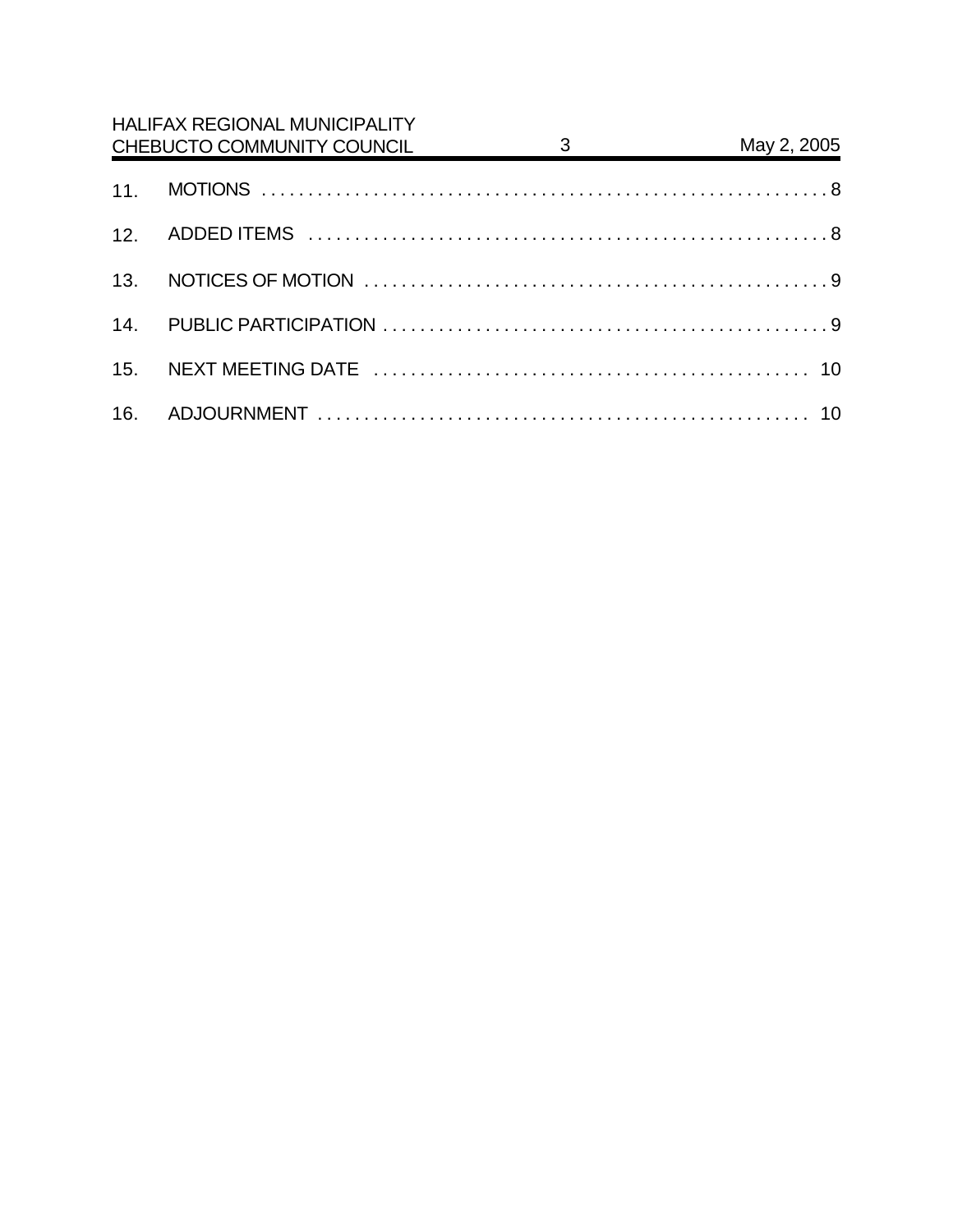## **1. CALL TO ORDER**

The Chair called the meeting to order at 7:00 pm in the Thomas Raddell Room, Keshen Goodman Library, 330 Lacewood Drive, Halifax.

## **2. APPROVAL OF THE MINUTES** - April 4, 2005

**MOVED BY Councillor Hum, seconded by Councillor Walker that the minutes of April 4, 2005 be approved as circulated. MOTION PUT AND PASSED UNANIMOUSLY.** 

## **3. APPROVAL OF THE ORDER OF BUSINESS AND APPROVAL OF ADDITIONS AND DELETIONS**

- **Additions:** 9.1.1 Correspondence: Letter from the Mainland South Heritage Society re: North West Arm Walkway
	- 12.1 New Area Rate for Portions of Districts 15 and 17 Councillor Walker
	- 12.2 Proposal for Development of 53 Acres Williams Lake Road Area Councillor Adams

## **MOVED BY Councillor Adams, seconded by Councillor Walker that the agenda be approved as amended. MOTION PUT AND PASSED UNANIMOUSLY.**

## **4. BUSINESS ARISING OUT OF THE MINUTES**

- 4.1 Status Sheet Items
	- 4.1.1 Jack Lake Lands

Councillor Adams advised staff have indicated Mr. Havill, the property owner, is not interested in a land exchange with HRM.

## **MOVED BY Councillor Adams, seconded by Councillor Hum that Chebucto Community Council request staff:**

- **1. Inquire whether Mr. Havill would be interested in selling the land to HRM.**
- **2. Determine what the purchase price would be for the property.**

Councillor Adams clarified the request is to determine a purchase price for the property.

## **MOTION PUT AND PASSED UNANIMOUSLY. Item to remain on the status sheet.**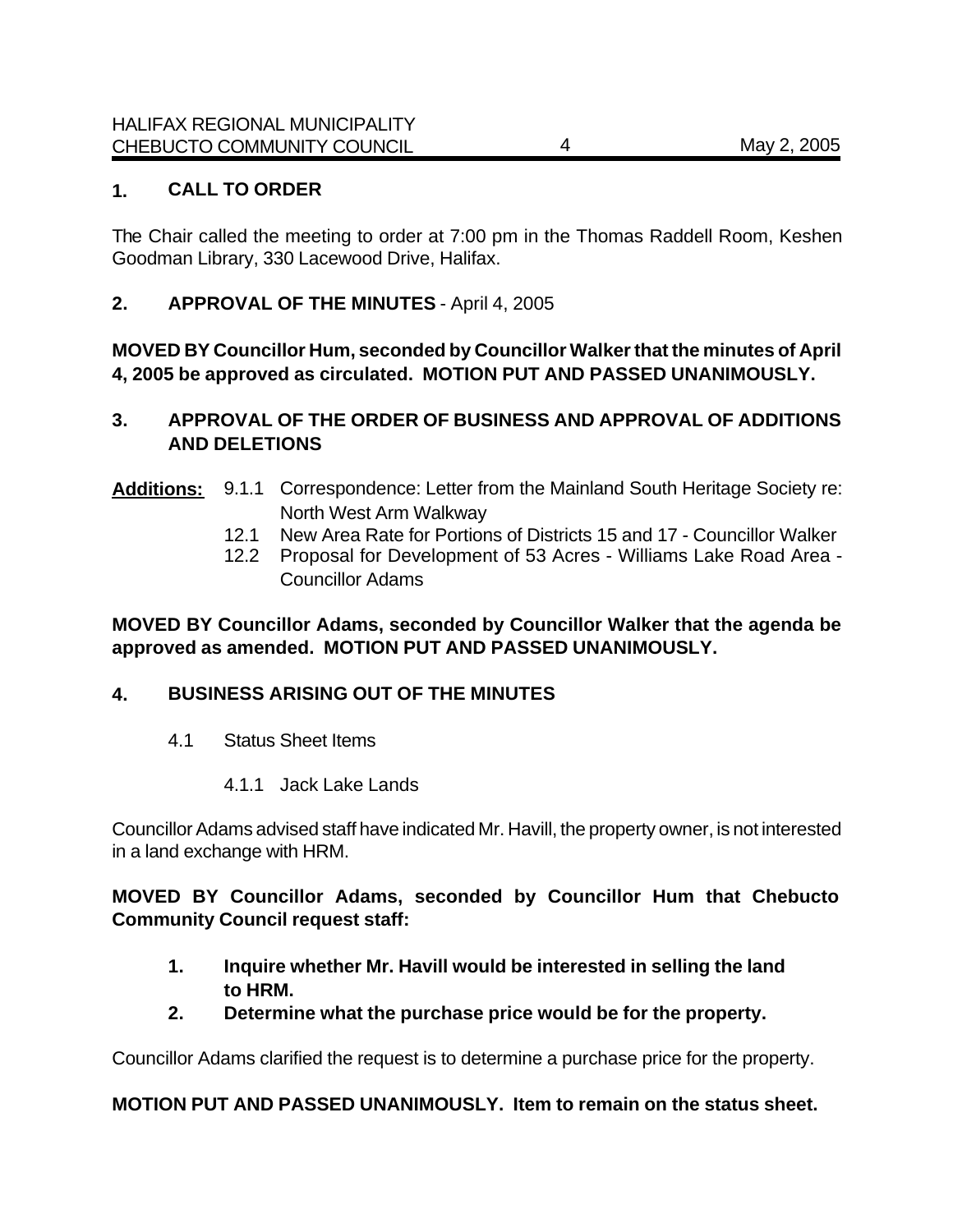### 4.1.2 As-of-Right Development Along Bedford Highway

Councillor Hum advised staff from HRM's Planning and Development and Regional Planning will be attending a June 13<sup>th</sup> Public Information Meeting, beginning at 7:00 pm, regarding asof-right development. The discussion will also include the Harbour Plan. Notice of this meeting will be advertised in the newspaper. **Item to be removed from the status sheet.**

4.1.3 Proposed Sign - Shoppers Drug Mart, Herring Cove Road

Councillor Adams advised staff are working with Shoppers Drug Mart on this issue. **Item is to remain on the status sheet.** 

4.1.4 Hurricane Juan Clean-Up in Districts 10, 15, 16, 17 and 18

Councillor Hum advised a report will be presented to Regional Council on May 17<sup>th</sup> with copies sent to all Community Councils. **Item to be removed from the status sheet.** 

> 4.1.5 Re-Zone Ralston Avenue and Pearson Avenue from R2 General Residential to R1 Single Family Dwelling Designation

Councillor Walker advised due to staff shortages the report will not be available until the June 6 th meeting. **Item to remain on the status sheet.**

- 4.1.6 Preservation of the Blue Mountain/Birch Cove Lakes Area
- An Information Report dated April 20, 2005 was before Community Council.

Councillor Hum requested a copy of this report be sent to the members of the public who spoke on this issue previously (Dr. Chris Miller, MLA Diana Whalen and Ms. Mary Ann McGrath).

**MOVED BY Councillor Wile, seconded by Councillor Adams that Chebucto Community Council:**

- **1. Endorse the staff Information Report dated April 20, 2005.**
- **2. Forward the staff Information Report dated April 20, 2005 to Regional Planning with a request to include the Blue Mountain area as part of the wilderness reserve area.**
- **3. Request that the Western Region Community Council provide**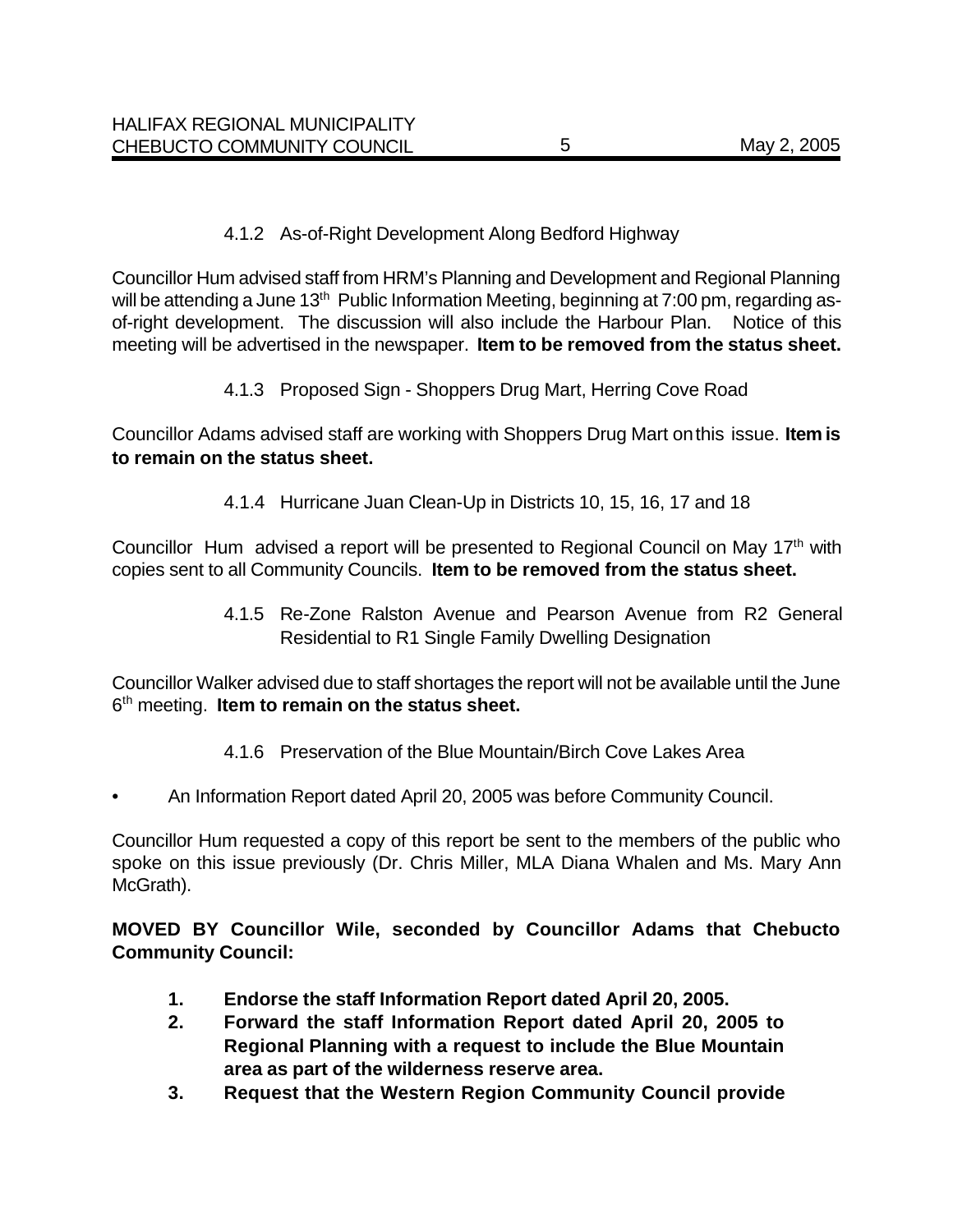#### **comment on this matter as well.**

#### **MOTION PUT AND PASSED UNANIMOUSLY.**

4.1.7 Non-Truck Routes - Mumford Road

Councillor Walker advised meetings have been held with Halifax Regional Police and traffic staff. A further meeting will be held with the Shopping Centre. A report will be available for the June 6<sup>th</sup> meeting. **Item to remain on the status sheet.** 

> 4.1.8 Designation of Property to Parkland/Conservation - Keyworth Lane area.

Councillor Adams advised staff indicated a report will be available in a few months. **Item to remain on the status sheet.** 

- 4.1.9 Update on Melvin Road (Purcell's Cove area).
- An Information Report dated April 19, 2005 was before Community Council.

**MOVED BY Councillor Adams, seconded by Councillor Hum that Chebucto Community Council request staff provide information on how full snow removal service for all of Melvin Road could be provided. Further, if full service is not possible, staff are asked to provide the reasons why this service is not able to be provided. MOTION PUT AND PASSED UNANIMOUSLY.** 

**Item is to remain on the status sheet**.

- 4.1.10 Rezoning of Lot 3 Crown Drive
- A report dated April 20, 2005 was before Community Council.

**MOVED BY Councillor Adams, seconded by Councillor Walker that staff begin the public process to rezone Lot 3 Crown Drive, Halifax (PID # 00299636) from R-3 (General Residential/Low Rise Apartment) zone to R-2P (General Residential) zone.**

Upon further clarification from staff on the time lines for the application, permits and public hearing process regarding this issue (which could take up to one year), **Councillor Adams withdrew the motion.** Councillor Adams further commented it is to be clearly noted that the area Councillor is not in favour of the R-3 (General Residential/Low Rise Apartment) zoning for this property.

**MOTION WITHDRAWN. Item to be removed from the status sheet.**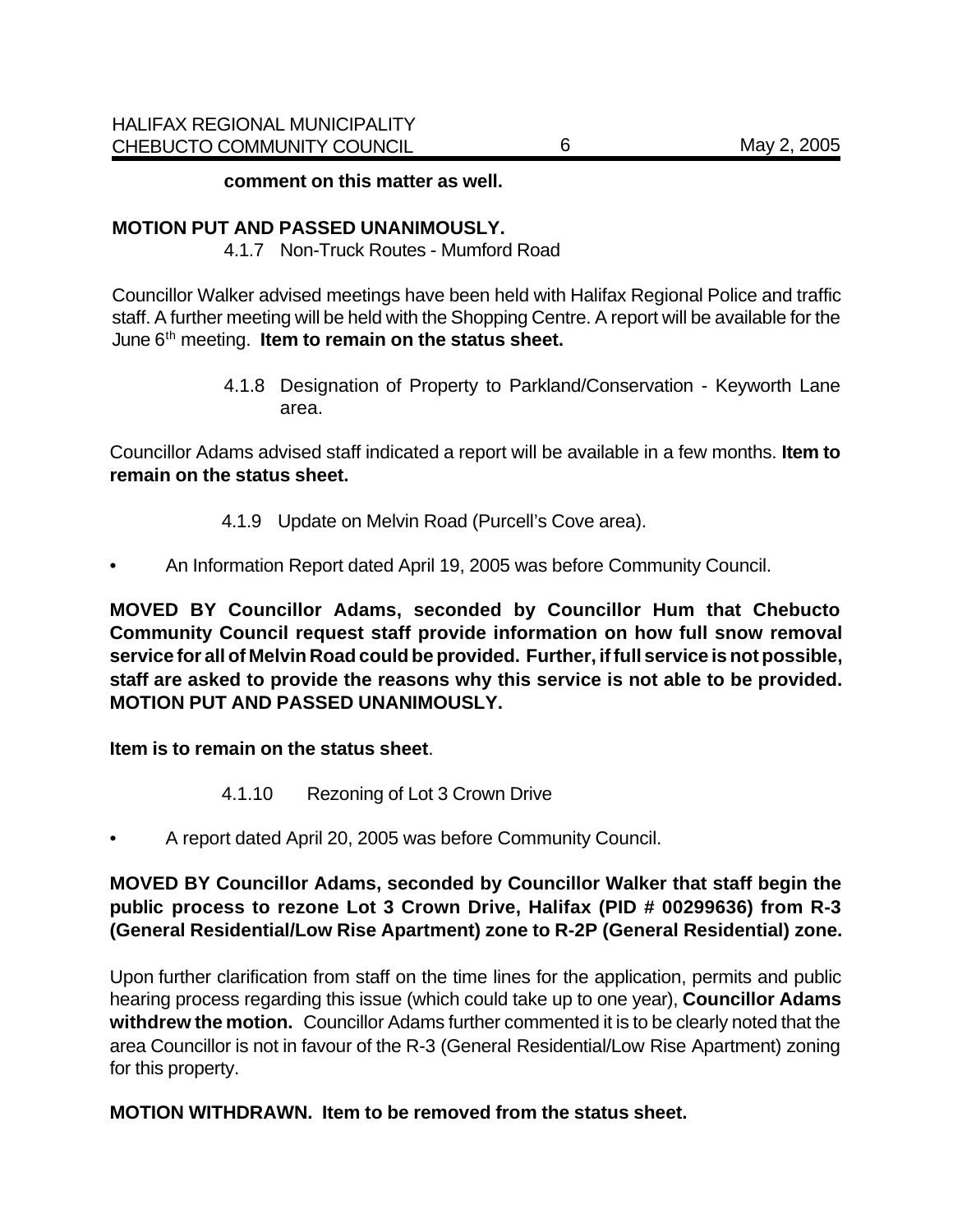#### 4.1.11 20 Forest Hill Drive, District 16

Councillor Hum advised the report will come forward at the June 6<sup>th</sup> meeting. **Item to remain on the status sheet.** 

- **5. MOTIONS OF RECONSIDERATION None**
- **6. MOTIONS OF RECISSION None**
- **7. CONSIDERATION OF DEFERRED BUSINESS None**
- **8. PUBLIC HEARINGS None**

### **9. CORRESPONDENCE, PETITIONS AND DELEGATIONS**

- 9.1 Correspondence
	- 9.1.1 Letter from Mainland South Heritage Society re: North West Arm Walkway

A copy of the letter was distributed to the Community Council for their information. No further action required.

- 9.2 Petitions None
- 9.3 Delegations None

#### **10. REPORTS**

#### **10.1 STAFF REPORTS**

- 10.1.1 Case 00775: Application for Stage II Development Agreement, Lot A-2B, 998 Parkland Drive, Halifax
- A staff report dated April 19, 2005 was before Community Council.

Ms. Randa Wheaton, Planner, presented the report.

During the ensuing discussion of Case 00775, Chebucto Community Council expressed concern with landscaping for this project and put forward the following motion:

#### **MOVED BY Councillor Hum, seconded by Councillor Walker that a landscape plan be**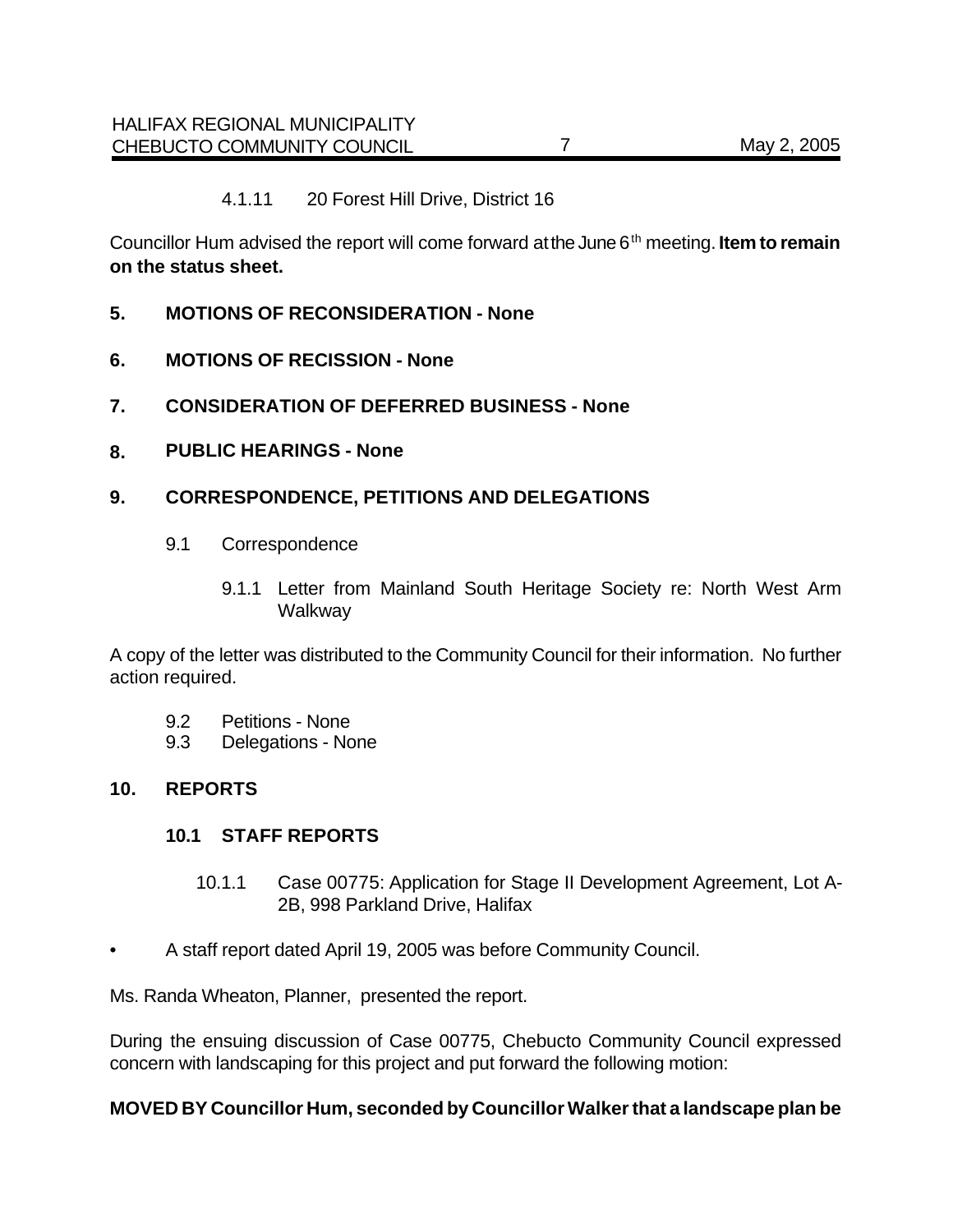**brought back to Chebucto Community Council for review. MOTION PUT AND PASSED UNANIMOUSLY.** 

**MOVED by Councillor Hum, seconded by Councillor Walker that Chebucto Community Council:** 

- **1. Approve the Stage II Development Agreement, included as Attachment A of the staff report dated April 19, 2005, to permit a neighbourhood commercial plaza on Lot A-2B, 998 Parkland Drive, Halifax.**
- **2. Require that the development agreement be signed and delivered within 120 days, or any extension thereof granted by Community Council on request of the applicant, from the date of final approval by Community Council and any other bodies as necessary, whichever is later; otherwise this approval will be void and obligations arising hereunder shall be at an end.**

### **MOTION PUT AND PASSED UNANIMOUSLY.**

- **11. MOTIONS None**
- **12. ADDED ITEMS**
	- 12.1 Sidewalk Snow Removal Area Rate District 15 & 17

Councillor Walker explained that, at a public meeting held prior to the Chebucto Community Council meeting this evening, area residents voted in favour of an area rate for sidewalk snow removal for the areas outlined and in the amount indicated in the following motion.

**MOVED BY Councillor Walker, seconded by Councillor Hum that Chebucto Community Council recommend Regional Council:**

**1. Approve a sidewalk snow removal area rate in the amount of \$16 (0.016) per \$100,000.00 of assessment for District 15 and part of District 17 along Joseph Howe Drive including the following streets off Joseph Howe Drive:**

| <b>Glenora Avenue</b><br>$\blacksquare$ | all                                             |
|-----------------------------------------|-------------------------------------------------|
| <b>Glen Eagle Way</b><br>$\blacksquare$ | all                                             |
| <b>Joseph Howe Drive -</b>              | from the Armdale Rotary to the Bicentennial     |
|                                         | <b>Highway</b>                                  |
| <b>Arlington Avenue -</b>               | <b>Civic numbers 2, 4, 6, 8</b>                 |
| <b>Springvale Avenue -</b>              | from Civic # 2 to Civic # 22, on the South side |
|                                         | and from Civic # 3 to Civic # 13 on the North   |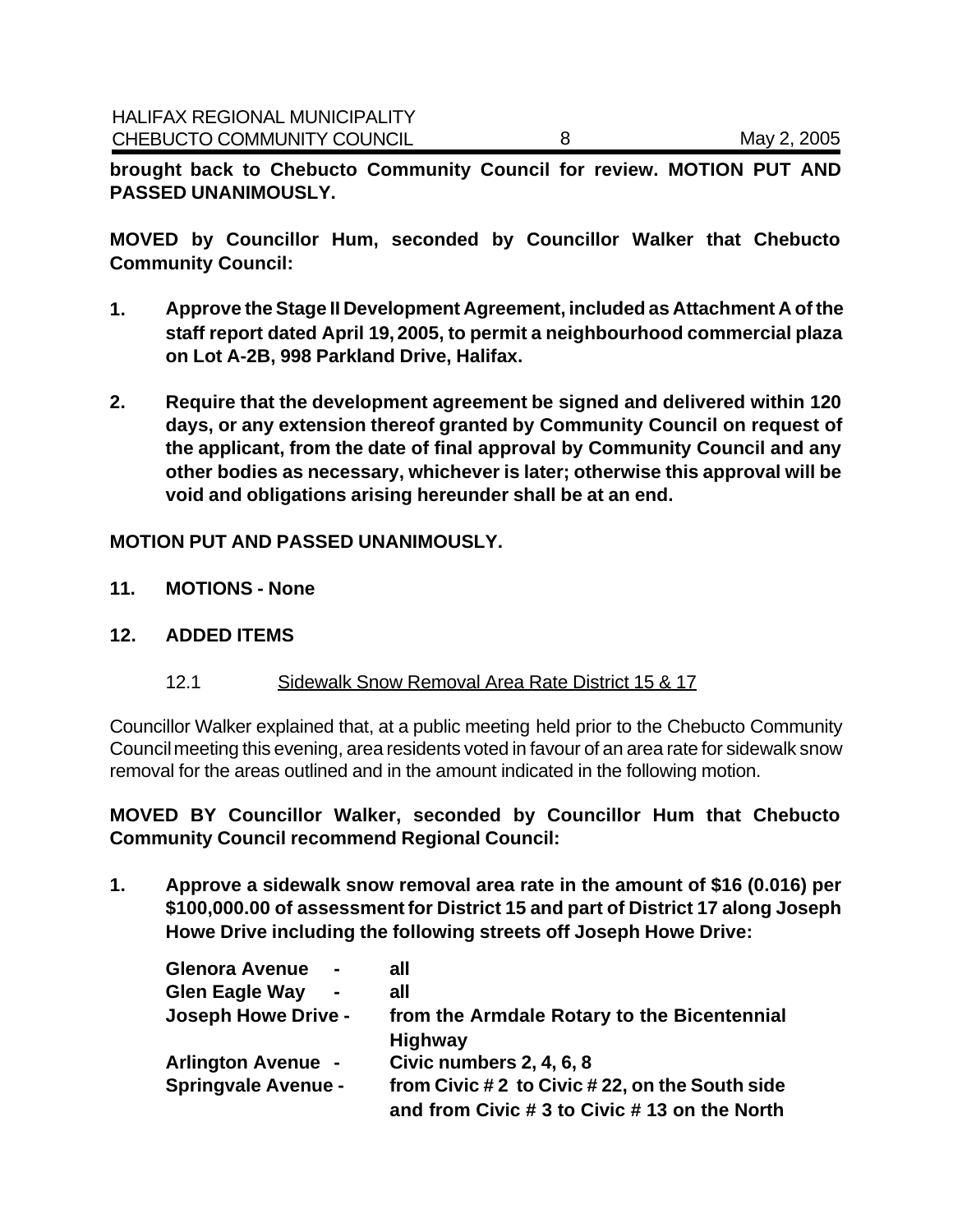**side.**

### **MOTION PUT AND PASSED UNANIMOUSLY**.

12.2 Proposal for Development of 53 acres on Williams Lake Road, former DOT (Department of Transportation) Site

Councillor Adams explained a staff report expected for tonight's meeting was not completed in time but will be ready by the end of this week. He further explained that in order to maximize public participation by the residents at the public hearing, it is preferable to hold a public hearing prior to the summer months.

**MOVED BY Councillor Adams, seconded by Councillor Walker that Chebucto Community Council hold a special Community Council meeting on Tuesday, May 10, 2005 to review the development agreement on Williams Lake Road in respect to the fifty-three acres.** 

Clarification from planning staff indicated that the purpose of the special meeting will be for Chebucto Community Council to review the report, debate the item if they wish and ultimately make a recommendation to Regional Council on whether to approve the proposed amendments or not.

## **MOTION PUT AND PASSED UNANIMOUSLY.**

## **13. NOTICES OF MOTION - None**

## **14. PUBLIC PARTICIPATION**

Dr. Chris Miller, Birch Cove Lakes Wilderness Society

- Thanked Chebucto Community Council for their interest in the Birch Cove Lakes Wilderness area and expressed appreciation for the staff report.
- Clarified that the proposed Regional Park is called Birch Cove Lakes but does include the Blue Mountain area. He referred to the staff information report circulated this evening which indicates the *entire* crown block is identified and zoned as a *Regional Park Zone*. The report also proposes zoning the private lands as *Holding* which would not limit development but would limit the intensity of the development.

### Mr. Allan Ruffman

• Commented that Chebucto Community Council is a political body and has the opportunity to suggest that the name of the proposed Regional Park Zone be changed so the name clearly includes the Blue Mountain area in the plan.